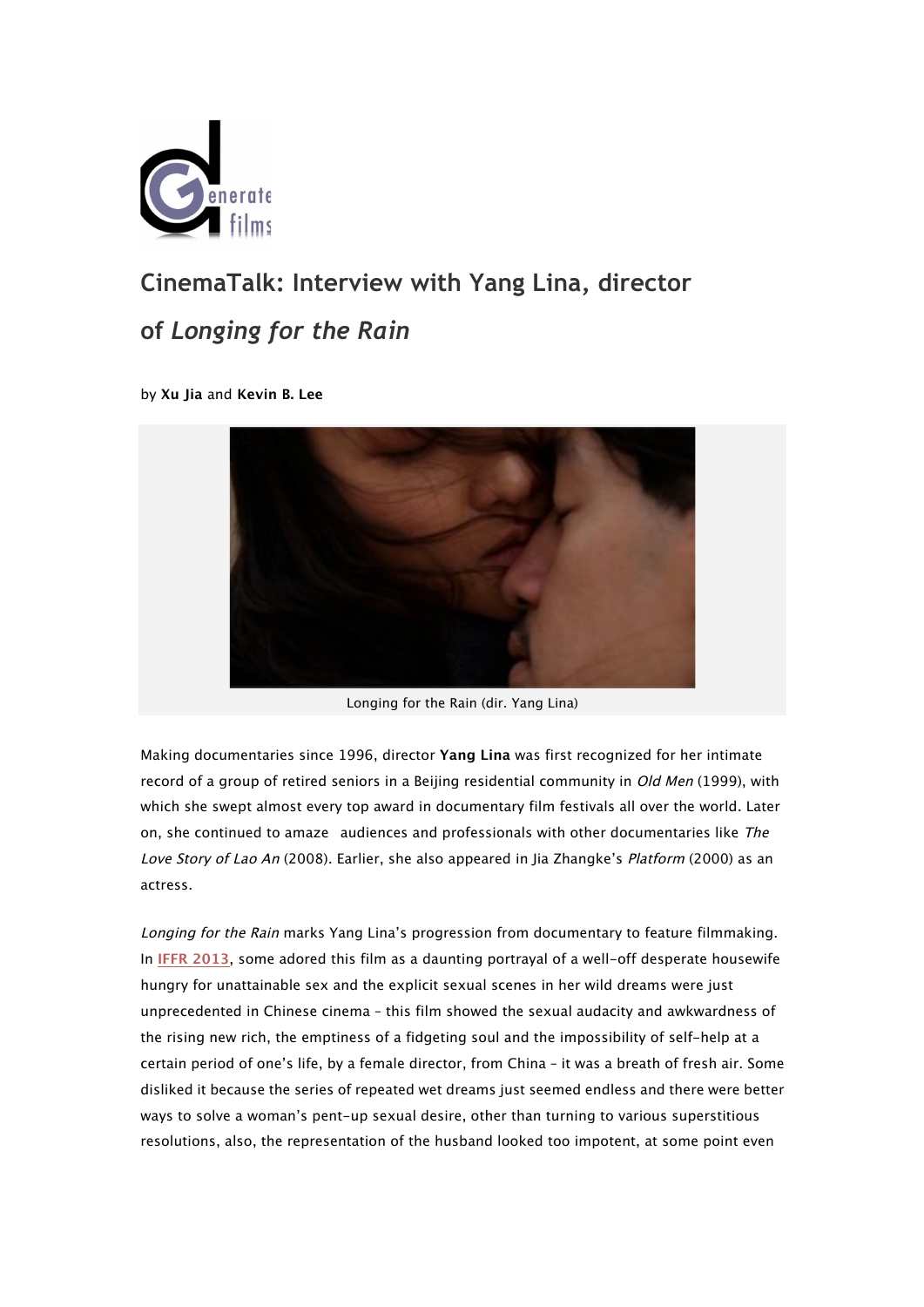ridiculous – it was suspected to draw a derogatory picture of the Chinese people, only to cater for western imagination, like what a number of previous award-winning films had done.

To quote one of the programmers in IFFR that this film is a total new voice, unheard in previous male-dominant Chinese cinema; that it depicts the conflicts between capitalism and communism, between the urban and the rural; that it explores the contemporary female lives and their desires. Yang said she had around \$320,000 (2 million RMB) at her disposal and was grateful to have top professionals in her crew.

Whether you like this film or not, it will be written into Chinese film history as it is the first film ever that presents woman's sexual desire so bluntly, by a mainland filmmaker.



- Xu Jia

Yang Lina (photo: The Hollywood Reporter)

### **An interview with Yang Lina by Kevin B. Lee and Xu Jia**

## **We have read so much about you and your various works, but how would you describe yourself as a filmmaker?**

I was a dancer by training and then did theater for ten years. But in my film, like *Old Men* and the followings ones, you can tell that I like story-telling. The concept of a feature film has been with me for long, but I was yet to grasp the techniques to present a feature at the time. After years of making documentaries, the chance to make a feature film came and I started to write down the story. However, documentary is like a shadow and it is unlikely to separate it from my feature filmmaking. In this film, I tried to combine elements of both documentary and feature together in my film, but it was not easy. I am a fan of Dogma 95, but it is difficult to achieve that.

#### **Who did you make this film for?**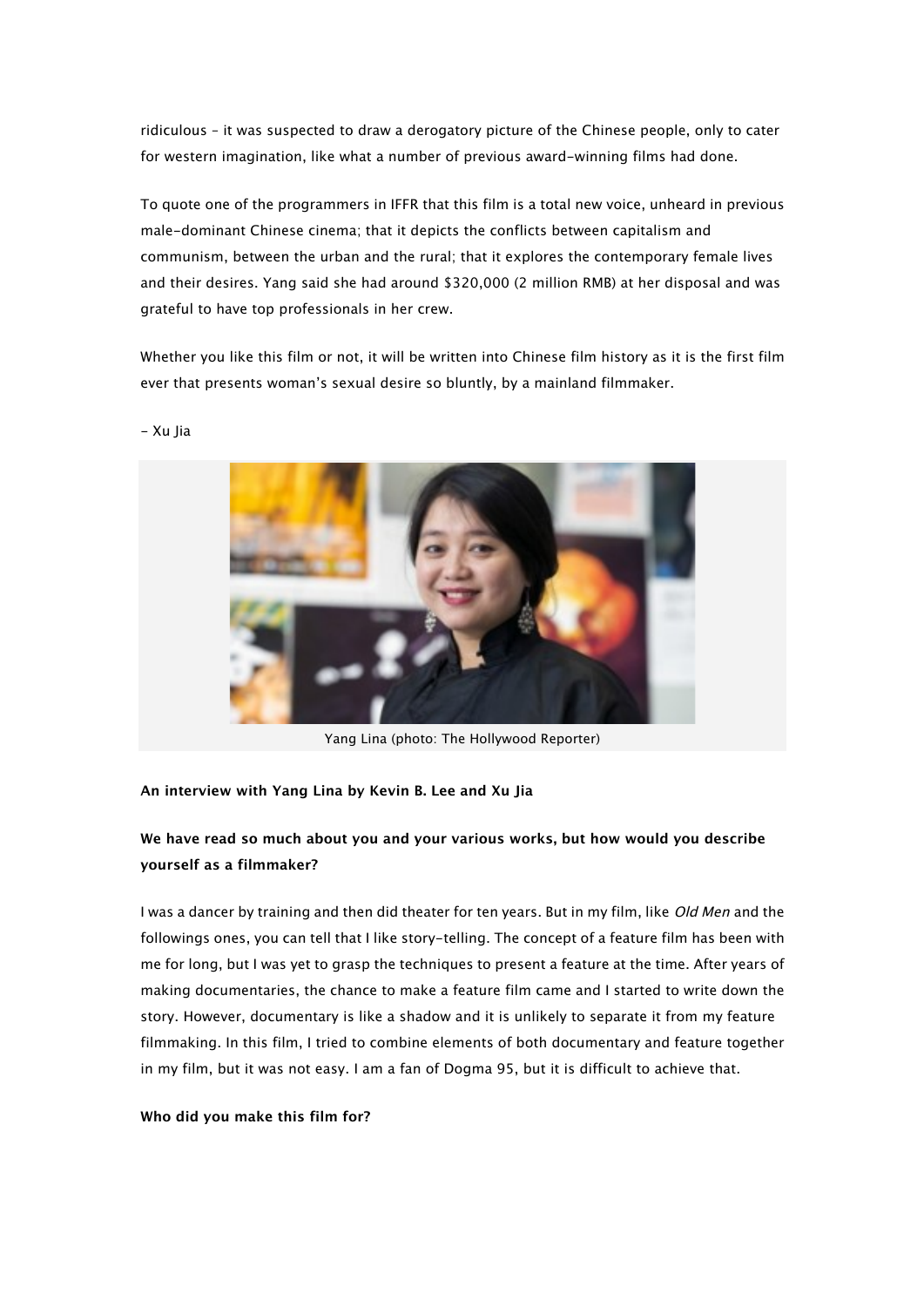Independent films like this one is impossible to screen in mainstream cinemas back in China as it is not able to pass the censorship, so it can only be seen in film festivals like Rotterdam and watched by a small crowd. It is a film from my heart and there is a slight chance that it could reach a big audience. I dedicate this film to life itself. Thanks to my previous documentary filmmaking, I was so touched by my subjects that I felt like nobody: I knew little about life and it was their wisdom and knowledge that taught me the meaning of life. In our education system, nobody tells you how to tell right from wrong. We grow up on our own. In school, nobody would tell you that you are a woman and how important woman is, nor did our moms tell us. It was life that taught us that in a woman's life, one can be independent and make her own choices. The world is not just controlled by men.

**The sexual themes are very exclusive even in Chinese independent films, especially female sexuality, so that is also a very original aspect of the film. Why did you decide to make it that explicit with the sex toys, masturbation and nudity? It's obvious that you don't have to do that, unless you really want to.**

In real life, women's desire has always been there, but I don't understand why it should become a taboo in film. There are many outlets for people's lust and sexual passion. To a certain degree, I'd say China has already become one of the most open countries that people have a rather high level of sexual liberation. One night stands are not unusual while female's sexual desire was rarely present in Chinese cinema, especially in female director's works. I think we are all direct people then why not act directly? China is now a kingdom of sex, a kingdom of liberation. No matter with money or through marriage, you can get sex. Sex is not a problem and I feel even in the United States, people are not so open to sex. There is no need for me to conceal it.

To make a woman's film is what I want to do because I'd find it unreasonable for myself to make yet another movie about men in a patriarchal society. For me, personally, in real life I have a relatively good life and most of the time I feel I have freedom, but is such freedom suitable for me? For some people, sex is a matter of random choice, but for others, it is not. What I want is to express women's contradictory emotions and depressed sexuality. It is not like once the society becomes open in terms of sex, everybody enjoys sex without concerns accordingly. Such freedom is a delusion. A rather ungrounded freedom. For example, it seems now in China people can talk about homosexuality, unlike what was in the old days. It has become a trendy topic but in terms of legalizing equal marriage, people are no longer that enthusiastic or allowed to argue.

**The spiritual aspect of this film is very interesting. To me, it feels very conflicted, ambivalent about religion. Maybe you could talk a little bit about your religious background. What approach you want to take to explore this dimension?**

Many generations of my family were Buddhists. I myself used to be one of them. I am not sure whether I will be a Buddhist again, but for now, at least I don't worship Buddha and I am not a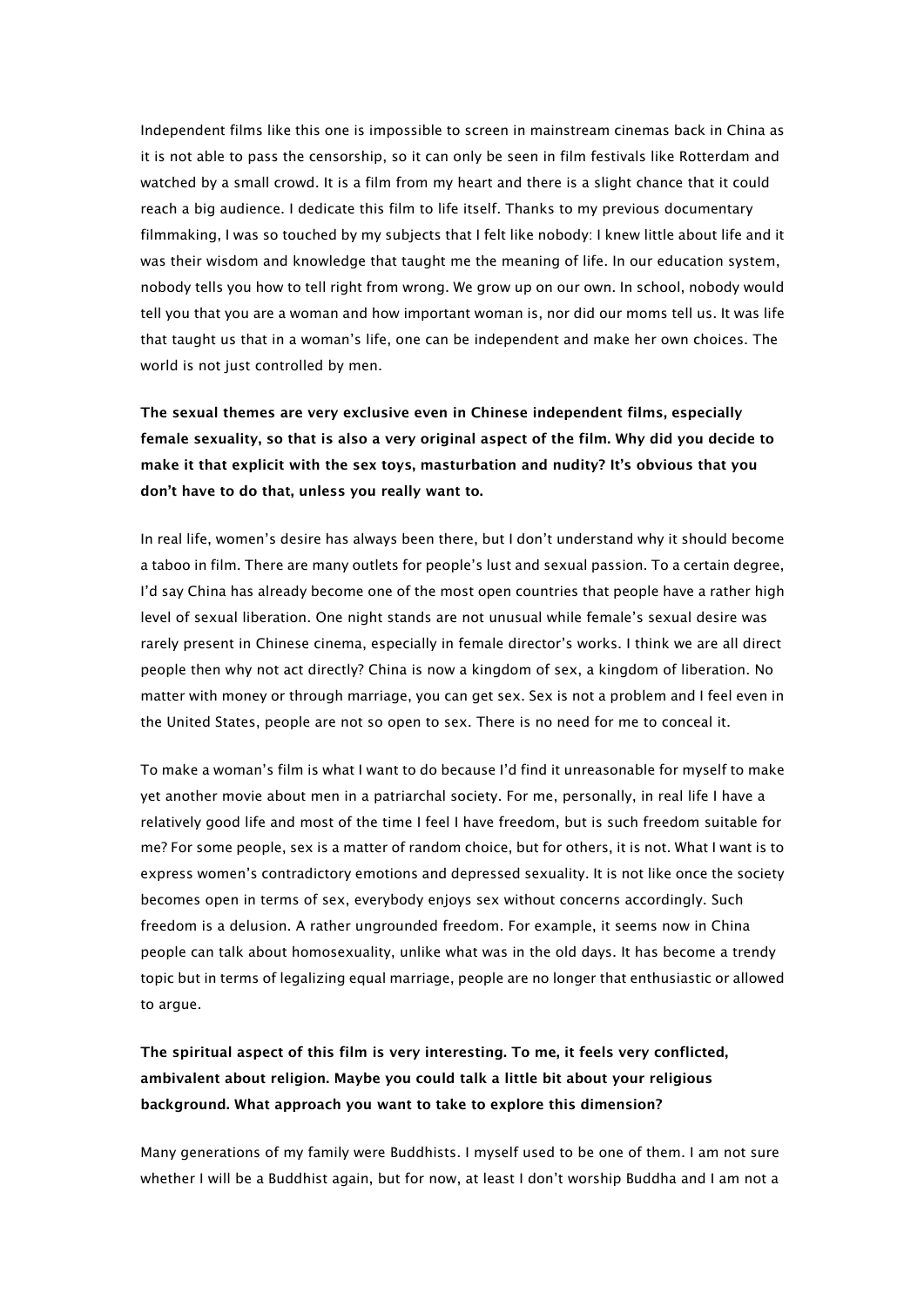vegetarian. I think it is a self-destructive process, a damaging force. I am sympathetic with critical films with clergymen and nuns in Western movies, for example Mother Joan of the Angels by Jerzy Kawalerowicz. The conflict probably originates from my unresolvable inner conflict. Except for my two main actresses, everybody acts himself or herself, including the Taoist priest and the large monk. In 2008 and 2009, I shot a documentary in a temple and become familiar with the monks. As for the Taoist priest, you could see my own attitude towards religion and feel a certain degree of absurdity.

#### **How did you come up with the idea of the** ghost**?**

Ghost is one of the cultural elements in our Eastern philosophy. It is a huge pity that my maternal grandmother passed away really early and I didn't have a camera then and thus not able to have a conversation with her any more. The more I grow up, the more I want to go back to my past. It is only through the ghost can I express my protagonist's desire. I feel it is the most suitable vehicle to depict her sexual anxiety.

# **Your previous works like** Lao An**, even though it's hand-held, it is very steady and soothing, but this film looks disruptive and even turbulent. Could you talk about the different feelings these film evoke?**

I think it might be feature film's glamour. Also, regarding the visuals, this time, it is a different cinematographer; in my documentary, it was only my own breathing, but in a feature, each brings his or her own breathing, including actors. I found the leading actress through audition and the supporting actress has been a close friend of mine for thirty years. I did not have a script. The two-page synopsis was actually required by the cinematographer and my producer who insisted it was a must to carry our work on. I had the actors on set and told them about the basis idea of each scene and they gradually got used to this way of working despite some initial challenges for the professional actors as they were used to be told what to say and how to move. It was the amateur actor, my supporting actress, who was most adaptable: The funniest scene is the one in the car where they are talking about the dildo. It was all improvisation and only a few words of instruction were given. The supporting actress did a very good job but I wanted a second take. She paused her acting and said well, let us proceed as I am done with this scene. Basically I only made one take or two because I wanted to ensure the actors feel at ease, not bored. I'd prefer a subtle performance than a sensational one. Occasionally when the actors were not in their best condition I would give them a day off. The next day, they'd be much more actively creative. I finished shooting this film in twenty days, but the post-production took me two years.

# **What is your opinion about films like** The Piano Teacher**? And who are your favorite film directors?**